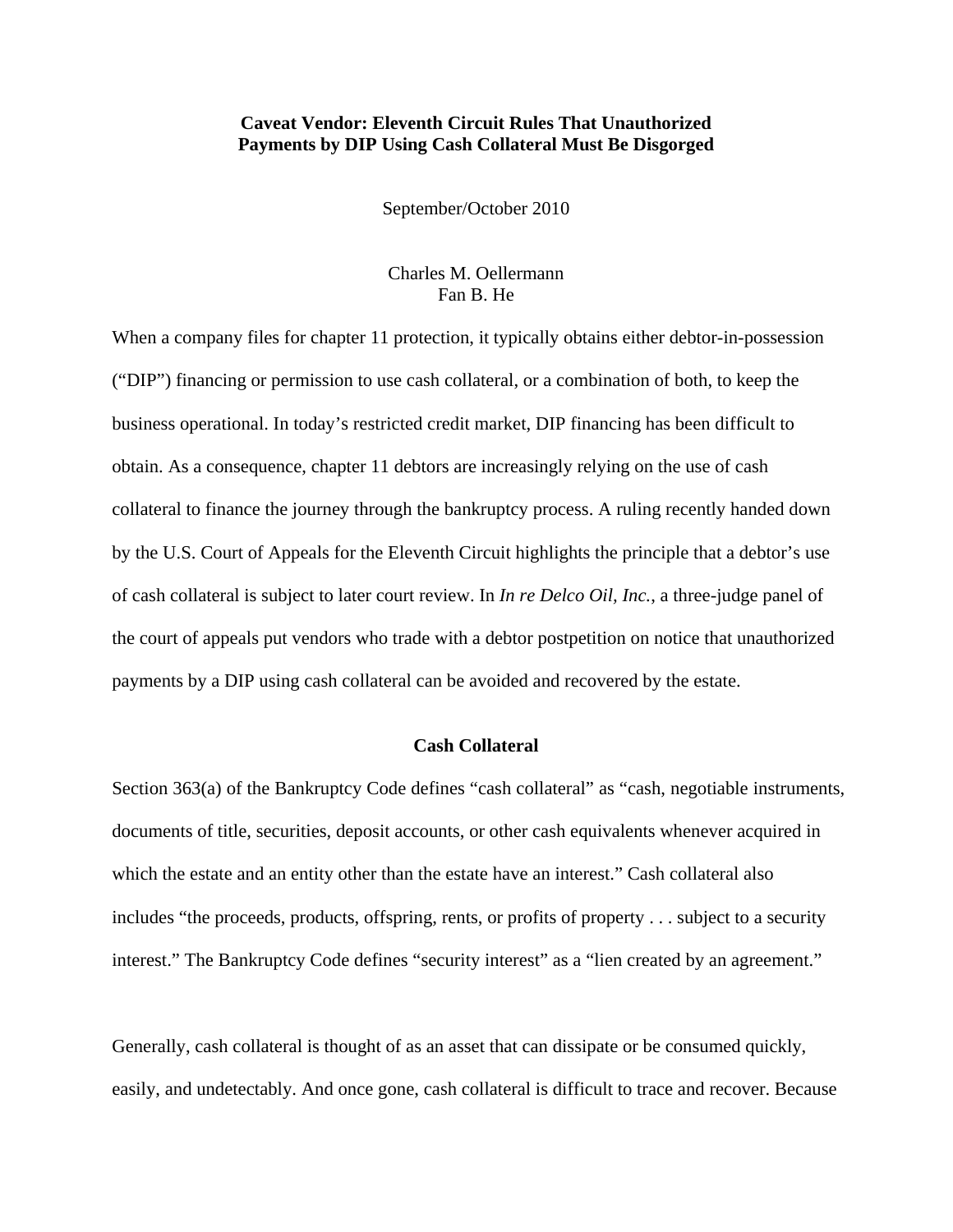of this transient characteristic, Congress has codified special provisions in the Bankruptcy Code to account for cash collateral and restrict the use of it, to protect the rights of the creditor that holds a security interest in the cash collateral.

Under section 363(c)(4) of the Bankruptcy Code, a DIP is required to segregate and account for any cash collateral in its possession, custody, or control. This requirement applies to both cash collateral the debtor has on hand before the commencement of the bankruptcy case and any cash collateral the DIP acquires thereafter. Because the DIP has a duty to protect and maintain the collateral for the benefit of the one or more secured creditors who have an interest in the collateral, it is especially important to identify each secured creditor that has an interest in it.

Under section  $363(c)(2)$  of the Bankruptcy Code, a DIP may not use, sell, or lease cash collateral without either (i) the consent of each secured creditor with an interest in the collateral or (ii) the court's authorization. Often, a secured creditor will allow the DIP to use cash collateral for specific purposes to keep the business operational, under certain terms and conditions. This type of agreement benefits the secured creditor because it maintains the DIP as a going concern, thereby preserving the value of the secured creditor's interest in the collateral.

If the secured creditor and the DIP cannot agree on a proposed use of cash collateral, the court may grant such permission, provided that the secured creditor's interest in the collateral is adequately protected. The DIP bears the burden of proving that it can adequately protect the secured creditor's interest in the cash collateral. Even though section  $363(c)(2)$  requires notice and a hearing before the court can grant permission to use cash collateral, the court may, and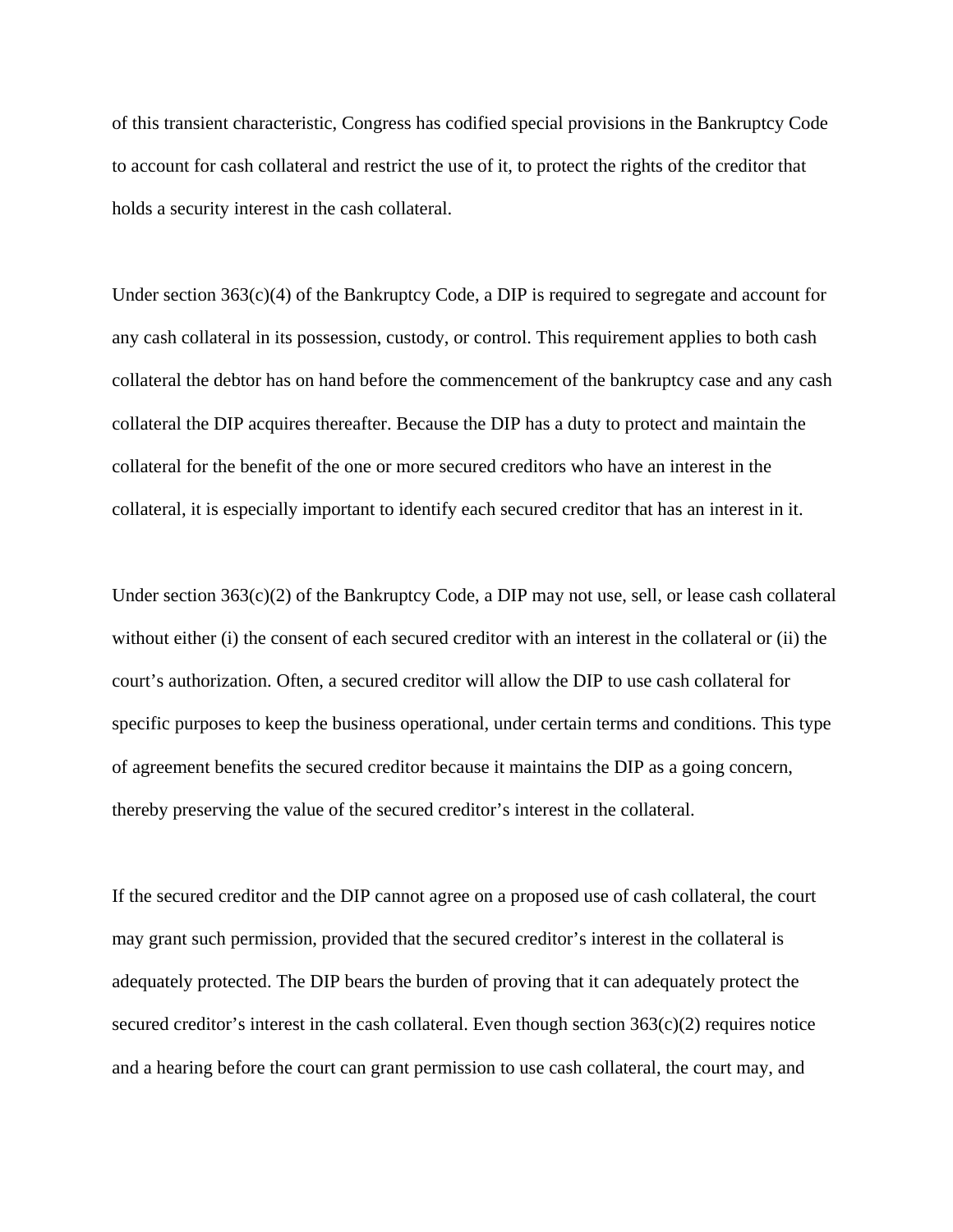often does, hear motions to use cash collateral on an expedited basis—particularly at the inception of a bankruptcy case. The court may conduct a preliminary hearing on the first day of the bankruptcy case to authorize the use of cash collateral for certain urgent and vital uses on an interim basis to prevent immediate and irreparable harm to the debtor's estate. The court typically convenes a later final hearing on the use of cash collateral.

#### **Avoiding Unauthorized Postpetition Transfers**

Section 549(a) of the Bankruptcy Code gives a bankruptcy trustee or DIP the power to avoid unauthorized postpetition transfers of estate property. It provides that, with certain exceptions, "the trustee may avoid a transfer of property of the estate—(1) that occurs after the commencement of the case; and  $(2)(A)$  that is authorized only under section 303(f) or 542(c) of this title; or (B) that is not authorized under this title or by the court." The exceptions involve transfers occurring during the involuntary bankruptcy petition "gap period" and certain transfers by or to parties who act in good faith without knowledge of the debtor's bankruptcy filing.

In *Delco Oil*, the Eleventh Circuit addressed whether a chapter 7 trustee may use section 549(a) to remedy a debtor's impermissible use of cash collateral.

### *Delco Oil*

Delco Oil, Inc. ("Delco"), was a distributor of gasoline. Before its bankruptcy filing, Delco entered into a purchase agreement with Marathon Petroleum Company, LLC ("Marathon"), for petroleum products and a financing agreement with CapitalSource Finance ("CapitalSource"),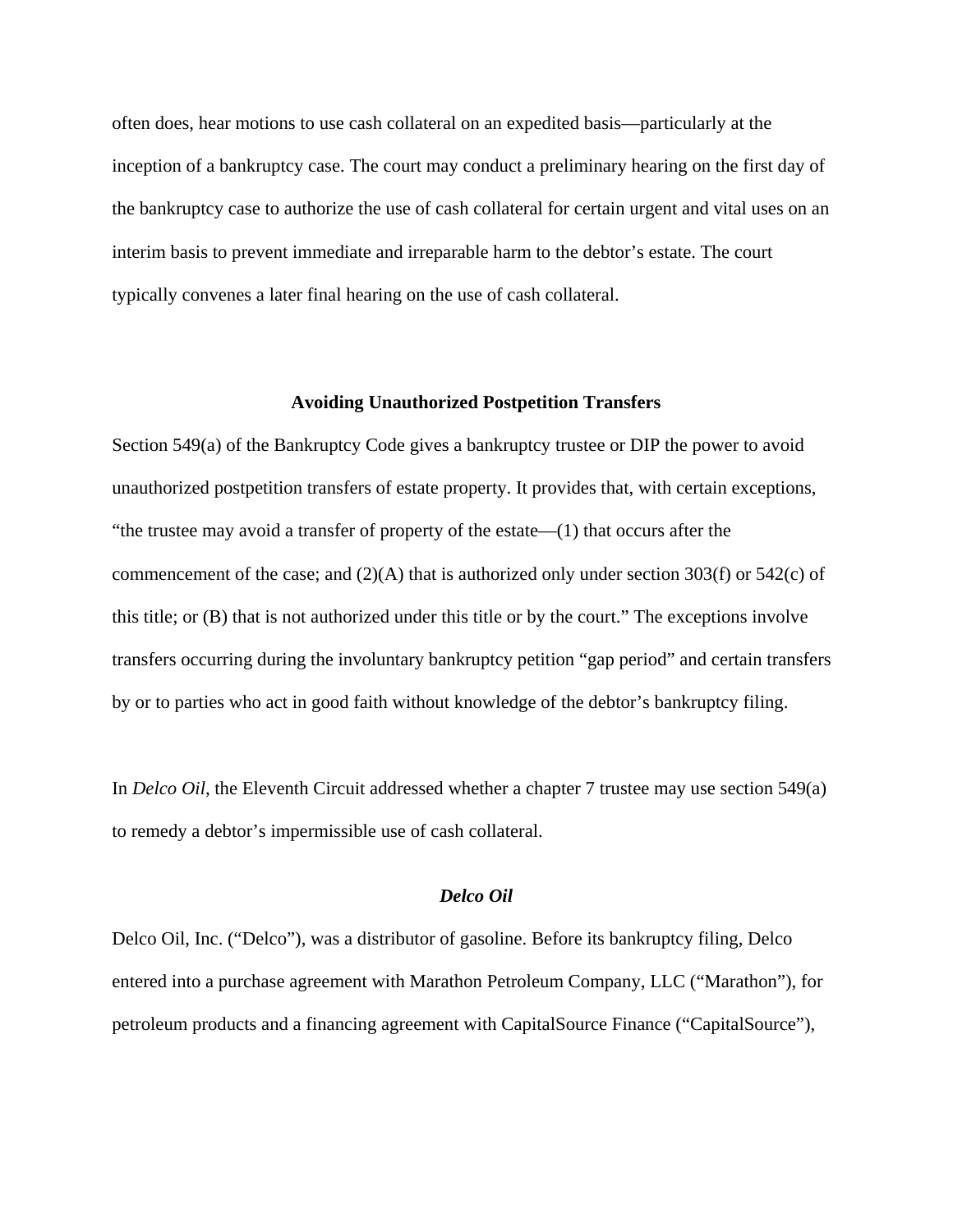whereby CapitalSource provided financing to Delco in exchange for a security interest in all of Delco's personal property, including collections, cash payments, and inventory.

Delco filed for chapter 11 protection in October 2006 in Florida. On the petition date, it filed an emergency motion for court permission to use CapitalSource's cash collateral, a request opposed by CapitalSource. The court denied Delco's motion three weeks later. During the gap period between the filing of the motion and the court's ruling—although it did not have court approval or CapitalSource's consent to use cash collateral—Delco paid Marathon more than \$1.9 million in cash for petroleum products delivered postpetition.

The bankruptcy case was converted to a chapter 7 liquidation in December 2006. The chapter 7 trustee filed an adversary proceeding to avoid and recover the transfers to Marathon. On summary judgment, the bankruptcy court ruled in favor of the chapter 7 trustee, holding that Delco lacked authority to use CapitalSource's cash collateral to pay Marathon. The district court affirmed the bankruptcy court's ruling, and Marathon appealed to the Eleventh Circuit.

### **The Eleventh Circuit's Decision**

Marathon argued before the Eleventh Circuit that the lower courts erred in granting summary judgment because there was a material issue of fact regarding whether the funds it received from Delco were CapitalSource's cash collateral. According to Marathon, under Florida's version of the Uniform Commercial Code, when Marathon received the funds from Delco's deposit account, Marathon took the funds free and clear of any security interest attached to them.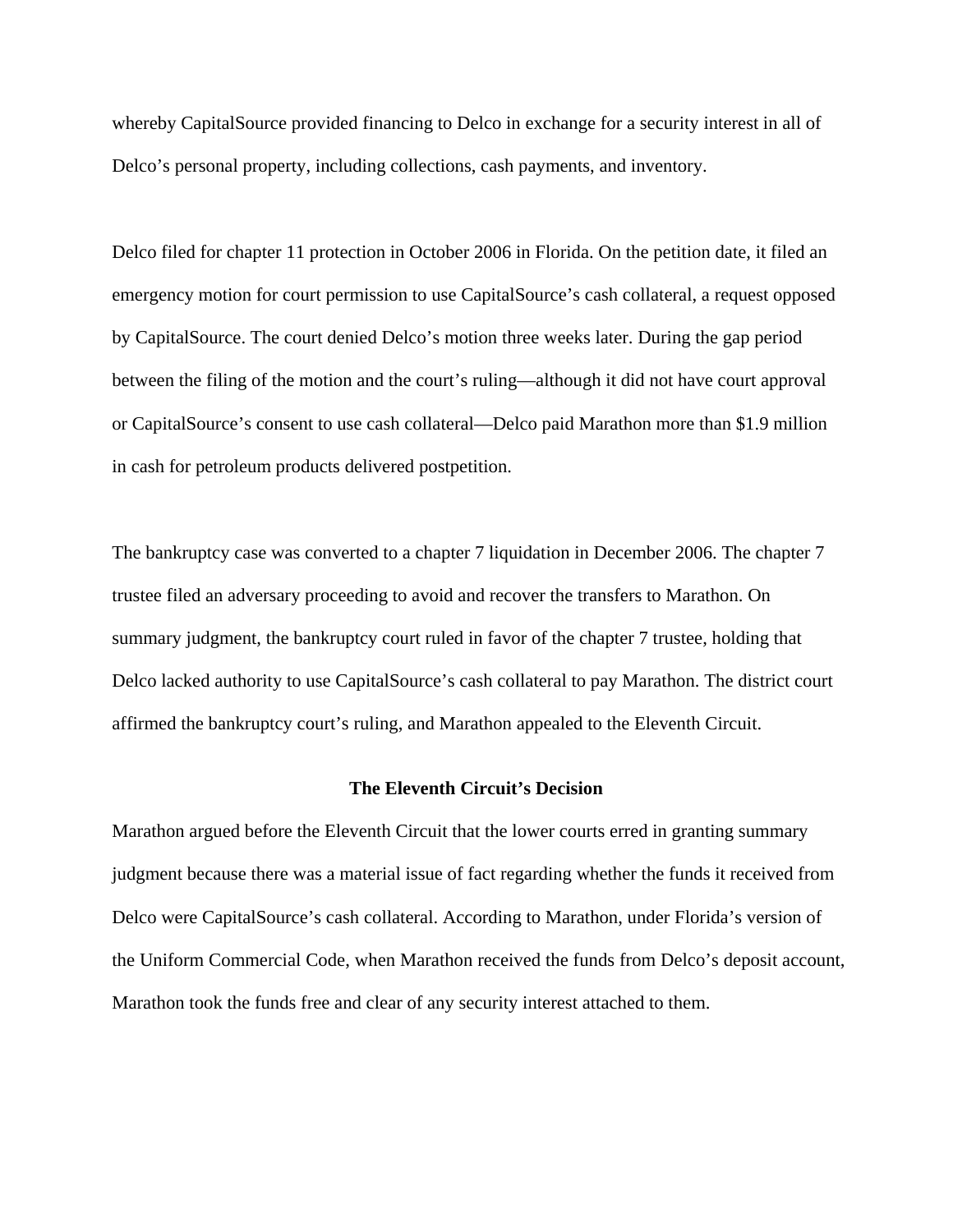The Eleventh Circuit did not dispute Marathon's interpretation of the Florida statute but instead found that the statute was inapposite. Under federal bankruptcy law, the court of appeals explained, the appropriate time to determine whether the funds were cash collateral was when they were in Delco's possession prior to the transfers. At that time, CapitalSource held a perfected security interest in all of Delco's personal property, and the funds Delco transferred to Marathon were cash proceeds of the personal property. Thus, the Eleventh Circuit ruled, the funds were cash collateral as defined under section 363(a) of the Bankruptcy Code, and Delco was prohibited from transferring the funds to Marathon without CapitalSource's permission or a court order.

#### **No "Harmless" Exception to Section 549**

Marathon also argued that, even if the funds were cash collateral, the chapter 7 trustee could not avoid the transfers because CapitalSource was not harmed by the transfers; the petroleum products Marathon sold to Delco postpetition in exchange for the payments of cash collateral constituted inventory subject to CapitalSource's lien in an amount allegedly equal to the amount of the cash transfers. Thus, the value of the assets covered by CapitalSource's lien arguably was not reduced by the unauthorized postpetition transfers of funds. The Eleventh Circuit dismissed this argument, holding that section 549(a) of the Bankruptcy Code does not have an exception for "harmless" transfers. Section 549(a), the court explained, broadly grants power to the chapter 7 trustee to avoid any unauthorized postpetition transfers of property of the estate.

#### **No Ordinary-Course Transfer or "Innocent Vendor" Defense**

Finally, Marathon asserted that based on public policy, section 549 provides implicit defenses for ordinary-course transfers and for innocent vendors who trade with the debtor. The Eleventh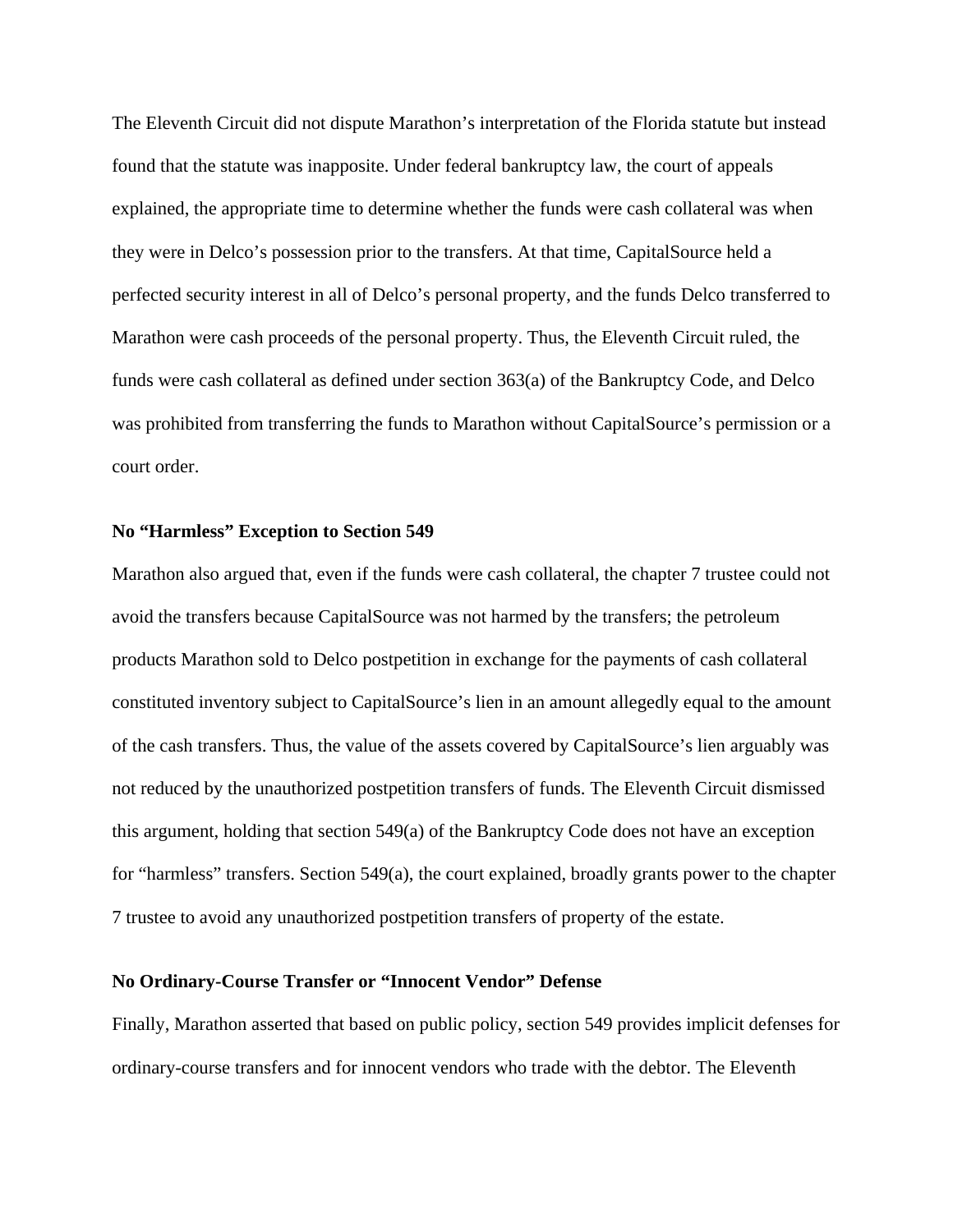Circuit rejected this argument as well. It reasoned that Congress, by specifically carving out the use of cash collateral from section  $363(c)(1)$ —which permits the debtor to enter into ordinarycourse-of-business transfers without notice or a hearing—intended that cash collateral not be used even in the ordinary course of business without secured creditor or court permission. Similarly, the Eleventh Circuit noted that there is no indication from the text of sections 549(a) and 550(a) that Congress intended to create an "innocent vendor" defense based upon the transferee's status and culpability. Consequently, the court ruled, no such implied defense exists under section 549(a) of the Bankruptcy Code.

#### **Outlook**

The Eleventh Circuit's decision in *Delco Oil* is consistent with courts' strict enforcement of section 363(c)(2) of the Bankruptcy Code and the protection of secured creditors' interests in cash collateral. Under the Eleventh Circuit's ruling, section  $363(c)(2)$ 's reach is broad, extending to payments to vendors who trade postpetition with the debtor, even in the ordinary course of business.

By ordering disgorgement of payments to Marathon, the Eleventh Circuit has written a cautionary tale for postpetition vendors. Any vendor that receives postpetition payments from a DIP is well advised to ensure that the DIP has the requisite creditor consent or court authority to make the payments. Furthermore, under this decision, postpetition vendors apparently will not qualify for the good-faith transferee "safe harbor" in section 550(b). Absent such an assurance, vendors may refuse to deal with a DIP whose assets are substantially encumbered. Alternatively, such vendors may be forced to rely on an administrative-priority claim for the value of any goods